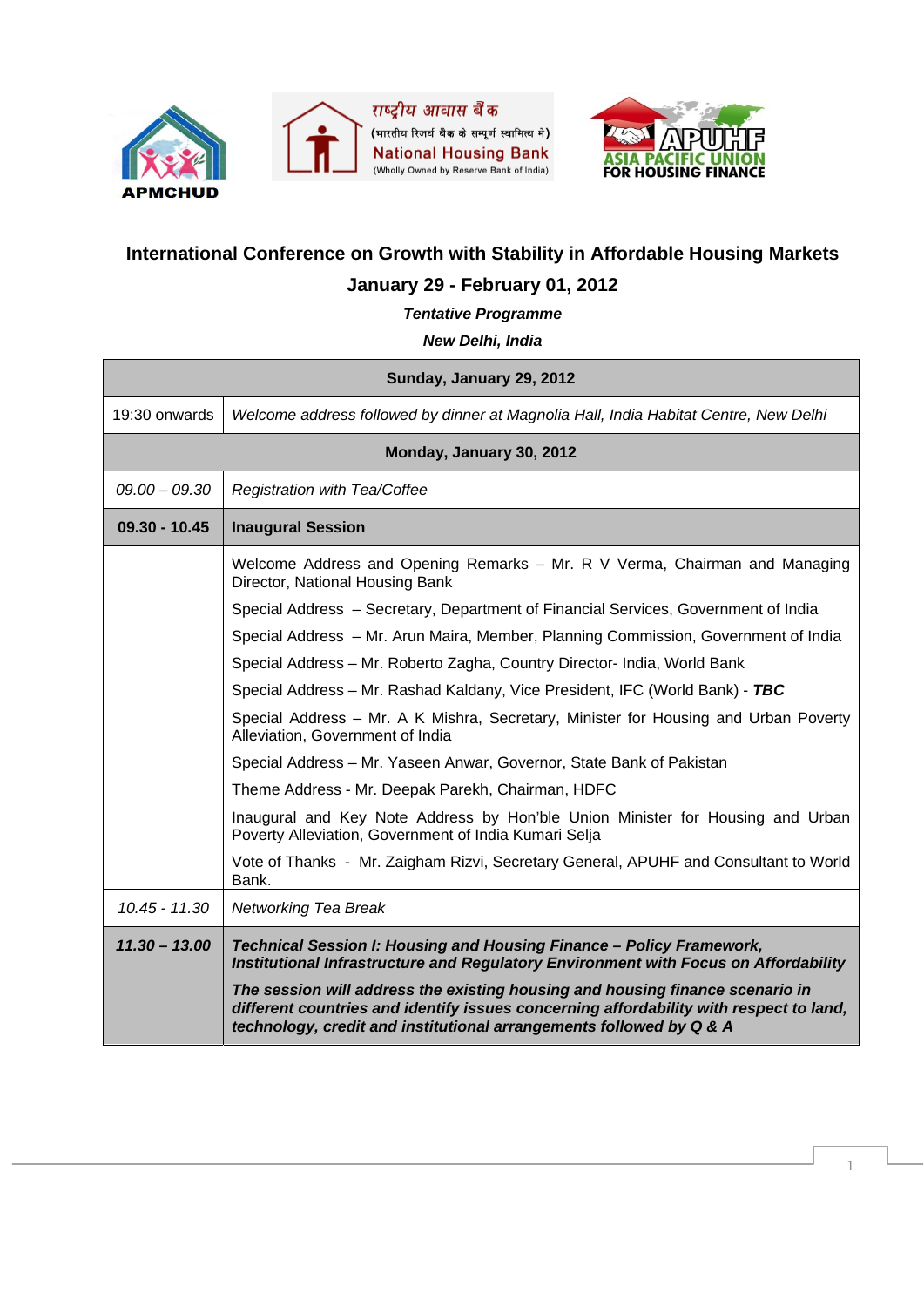|                 | Chair: Mr. Zaigham Rizvi, World Bank                                                                                                                                                                                                                                                                                                                                                                         |
|-----------------|--------------------------------------------------------------------------------------------------------------------------------------------------------------------------------------------------------------------------------------------------------------------------------------------------------------------------------------------------------------------------------------------------------------|
|                 | <b>Presentations:</b>                                                                                                                                                                                                                                                                                                                                                                                        |
|                 | Cross Country Experience - Dr. Ashok Bardhan, University of Berkeley, USA                                                                                                                                                                                                                                                                                                                                    |
|                 | Country Highlights Pakistan - Mr. Imran Ahmad, Addl. Director, SBP                                                                                                                                                                                                                                                                                                                                           |
|                 | Country Highlights Thailand - Government Housing Bank, Thailand                                                                                                                                                                                                                                                                                                                                              |
|                 | Country Highlights Indonesia - Ms. Erica Soeroto, CEO, SMF, Indonesia                                                                                                                                                                                                                                                                                                                                        |
|                 | Country Highlights Mongolia - Ms. Enkhbayar Tsedendorj, CEO, Mongolia Mortgage<br>Corporation                                                                                                                                                                                                                                                                                                                |
|                 | Country highlights Bangladesh - Mr. Choudhary Mahidul Haque, ED, Bangladesh Bank                                                                                                                                                                                                                                                                                                                             |
|                 | Open House followed by Concluding Remarks by the Chair                                                                                                                                                                                                                                                                                                                                                       |
| 13.00 - 14.00   | Lunch                                                                                                                                                                                                                                                                                                                                                                                                        |
| $14.00 - 15.30$ | <b>Technical Session II: Expansion and Growth in Affordable Housing Markets</b>                                                                                                                                                                                                                                                                                                                              |
|                 | The Session will deliberate upon both supply side interventions and demand<br>interventions including market based findings for affordable housing, Public<br>Private Partnership (PPP) model in housing supply and housing solutions for<br>informal sector borrowers, and conclude with identification of some of the<br>successful models for growth in the affordable housing markets, followed by Q & A |
|                 | Chair: Mr Gautam Chatterjee, CEO, MHADA                                                                                                                                                                                                                                                                                                                                                                      |
|                 | <b>Panel Discussion:</b>                                                                                                                                                                                                                                                                                                                                                                                     |
|                 | Mr. Ashish Karamchandani, Monitor Group                                                                                                                                                                                                                                                                                                                                                                      |
|                 | Mr. Rajeev Talwar, Group Executive Director, DLF Limited                                                                                                                                                                                                                                                                                                                                                     |
|                 | Mr. Michael Markels, World Bank.                                                                                                                                                                                                                                                                                                                                                                             |
|                 | Mr. James Timberlake, Partner, KieranTimberlake                                                                                                                                                                                                                                                                                                                                                              |
|                 | Mr. Brotin Banerjee, Tata Homes, India                                                                                                                                                                                                                                                                                                                                                                       |
|                 | Mr. P S Jayakumar, Managing Director, Value & Budget Housing Corporation                                                                                                                                                                                                                                                                                                                                     |
| $15:30 - 16:00$ | Tea/Coffee break                                                                                                                                                                                                                                                                                                                                                                                             |
| $16:00 - 17:30$ | Technical Session III: Expansion with Stability in the Affordable Housing Market                                                                                                                                                                                                                                                                                                                             |
|                 | The Session will deliberate on various financial sector intervention in the housing<br>markets; Emerging market experience including necessary safeguards/risk<br>Mitigants' followed by Q & A.                                                                                                                                                                                                              |
|                 | Chair: Mr. Narayansamy Kokularupan, former CEO of Cagamas, Malaysia;<br><b>Consultant with IFC</b>                                                                                                                                                                                                                                                                                                           |
|                 | <b>Panelists:</b>                                                                                                                                                                                                                                                                                                                                                                                            |
|                 | Mr. Ira Peppercorn, President, Ira Peppercorn International, LLC Former Deputy Federal                                                                                                                                                                                                                                                                                                                       |
|                 | Housing Commissioner, United States & Consultant World Bank                                                                                                                                                                                                                                                                                                                                                  |
|                 | Mr. Scott Quesenberry, Genworth, Raleigh, USA                                                                                                                                                                                                                                                                                                                                                                |
|                 | Ms. Christine Engstrom, ADB, Head Office, Manila                                                                                                                                                                                                                                                                                                                                                             |
|                 | 2.                                                                                                                                                                                                                                                                                                                                                                                                           |